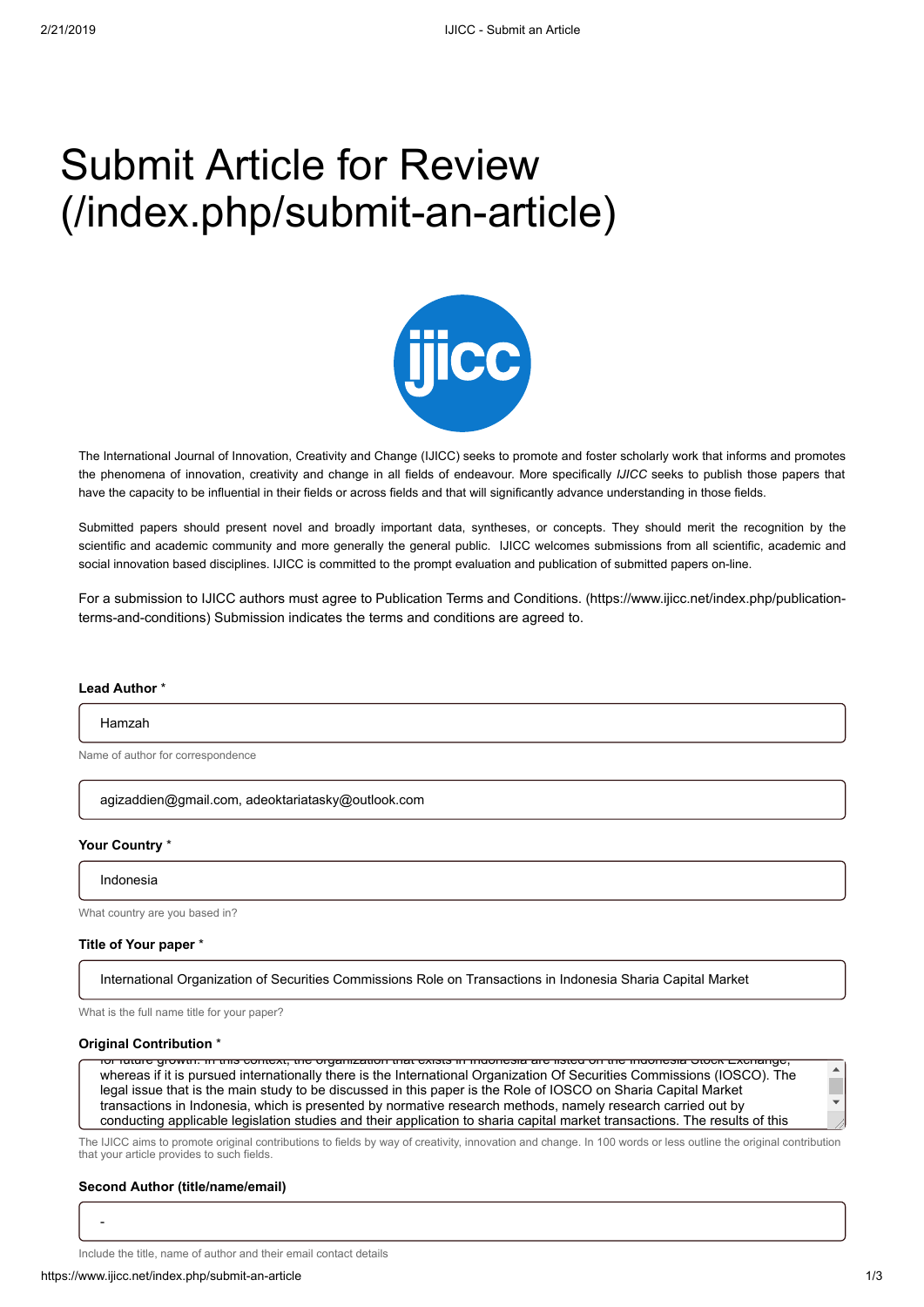#### **Third Author (Title/name/ email)**

-

Include the title, name of author and their email contact details

#### **Affiliation** \*

Post-Graduate Student Master of Law, Lampung University, Indonesia

What is the name of your university, college, organisation?

#### **Suggested Reviewer (title/name/email)** \*

-

Who do you suggest should review this paper? Install their title, name and email contact.

#### **Ethical Clearance** \*

 $\vee$  yes

#### $\Box$  no

Was ethical clearance obtained for the associated study?

#### **Ethical Clearance details** \*

Lampung University, Indonesia

If YES: name of institution issuing ethical clearance. if NO, reason?

#### **Upload your Paper** \*

|                             | Drag and drop files here or   Browse |                    |
|-----------------------------|--------------------------------------|--------------------|
| Artikel Hamzah dan AOK docx |                                      | $33.3$ KR $\times$ |

Select and then upload your paper for review

#### **Declaration: the paper submitted is an original unpublished piece of work by the authors. Further the requirements of the journal, its terms and conditions have been met.** \*

 $\vee$  I declare this statement to be true

Declaration: the paper submitted is an original unpublished piece of work by the authors. Further the requirements of the journal, its terms and conditions have been met.

#### **CHECK: English Language Standards** \*

**This paper has a High English standard** 

 $\Box$  I wish to have my paper edited to ensure a high standard of English

I wish to have my paper edited BUT I have already paid for this service. (Kindly install invoice number below)

This journal requires a high level of English to be accepted for both review and publication. If you wish to have your paper checked and edited to ensure a high level of English please indicate above. Additional Fees may apply.

#### **English Edit Service Invoice #**

If you have already paid for an English Edit Service, kindly quote the invoice number or leave blank.

#### **reCAPTCHA** \*

I'm not a robot

reCAPTCHA [Privacy](https://www.google.com/intl/en-GB/policies/privacy/) - [Terms](https://www.google.com/intl/en-GB/policies/terms/)

Submit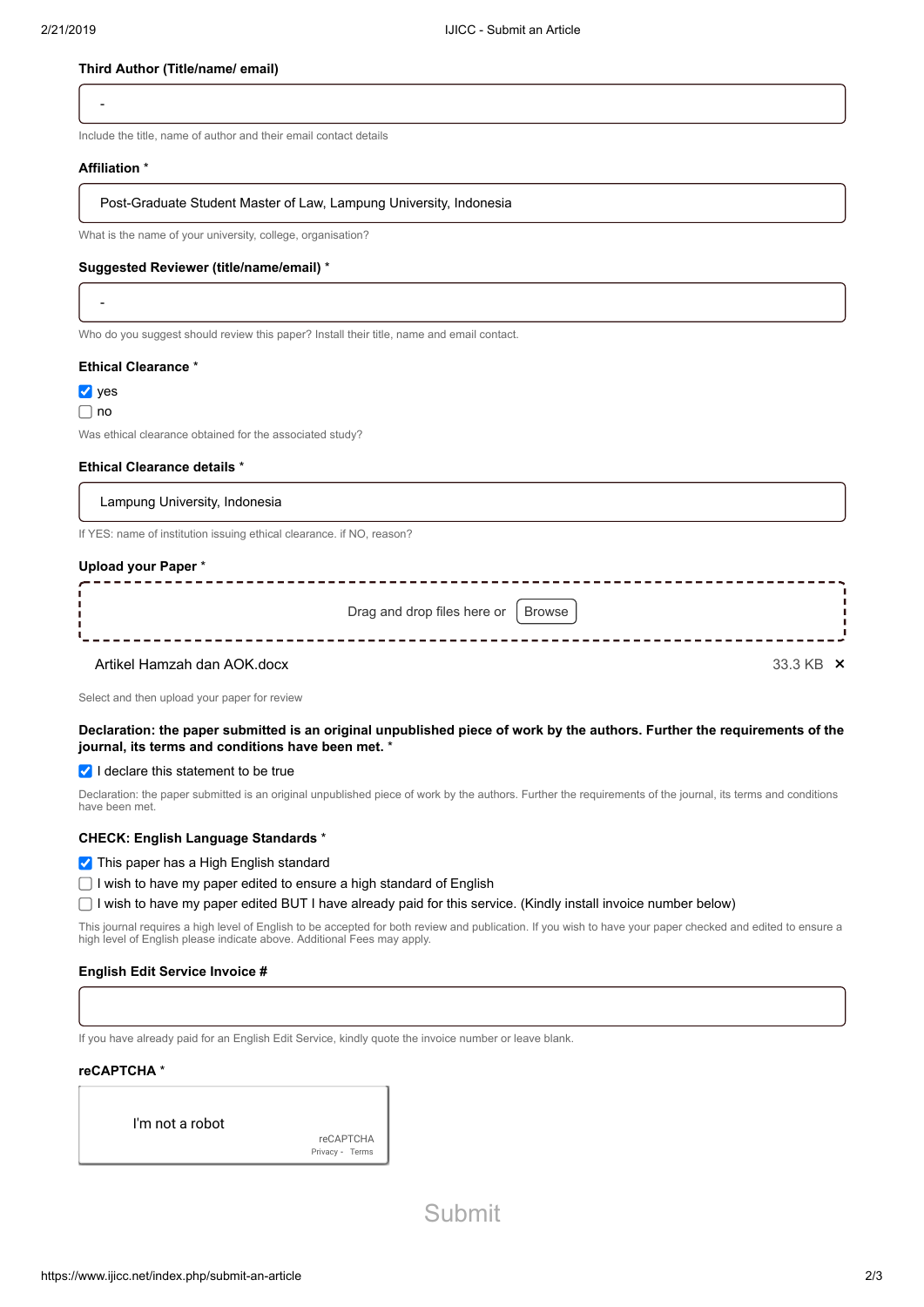## Submit Article for Review [\(/index.php/submit-an-article\)](https://www.ijicc.net/index.php/submit-an-article)



The International Journal of Innovation, Creativity and Change (IJICC) seeks to promote and foster scholarly work that informs and promotes the phenomena of innovation, creativity and change in all fields of endeavour. More specifically *IJICC* seeks to publish those papers that have the capacity to be influential in their fields or across fields and that will significantly advance understanding in those fields.

Submitted papers should present novel and broadly important data, syntheses, or concepts. They should merit the recognition by the scientific and academic community and more generally the general public. IJICC welcomes submissions from all scientific, academic and social innovation based disciplines. IJICC is committed to the prompt evaluation and publication of submitted papers on-line.

For a submission to IJICC authors must agree to Publication Terms and Conditions. [\(https://www.ijicc.net/index.php/publication-terms-and-conditions\)](https://www.ijicc.net/index.php/publication-terms-and-conditions) Submission indicates the terms and conditions are agreed to.

### **SUCCESS**

Thank you for your submission. Kindly allow 6 to 8 weeks for the peer review process to be completed. You will be notified via email of the decision.

NOTE: This journal works in partnership with International Edge Consultancy (IEC). Your paper may be referred to them to ensure it meets, before or after peer review, our highest publication standards. IEC can be contacted at [publication.service@ijicc.net \(mailto:publication.service@ijicc.net\).](mailto:publication.service@ijicc.net) Publication fees apply.

Yours

The Editor IJICC

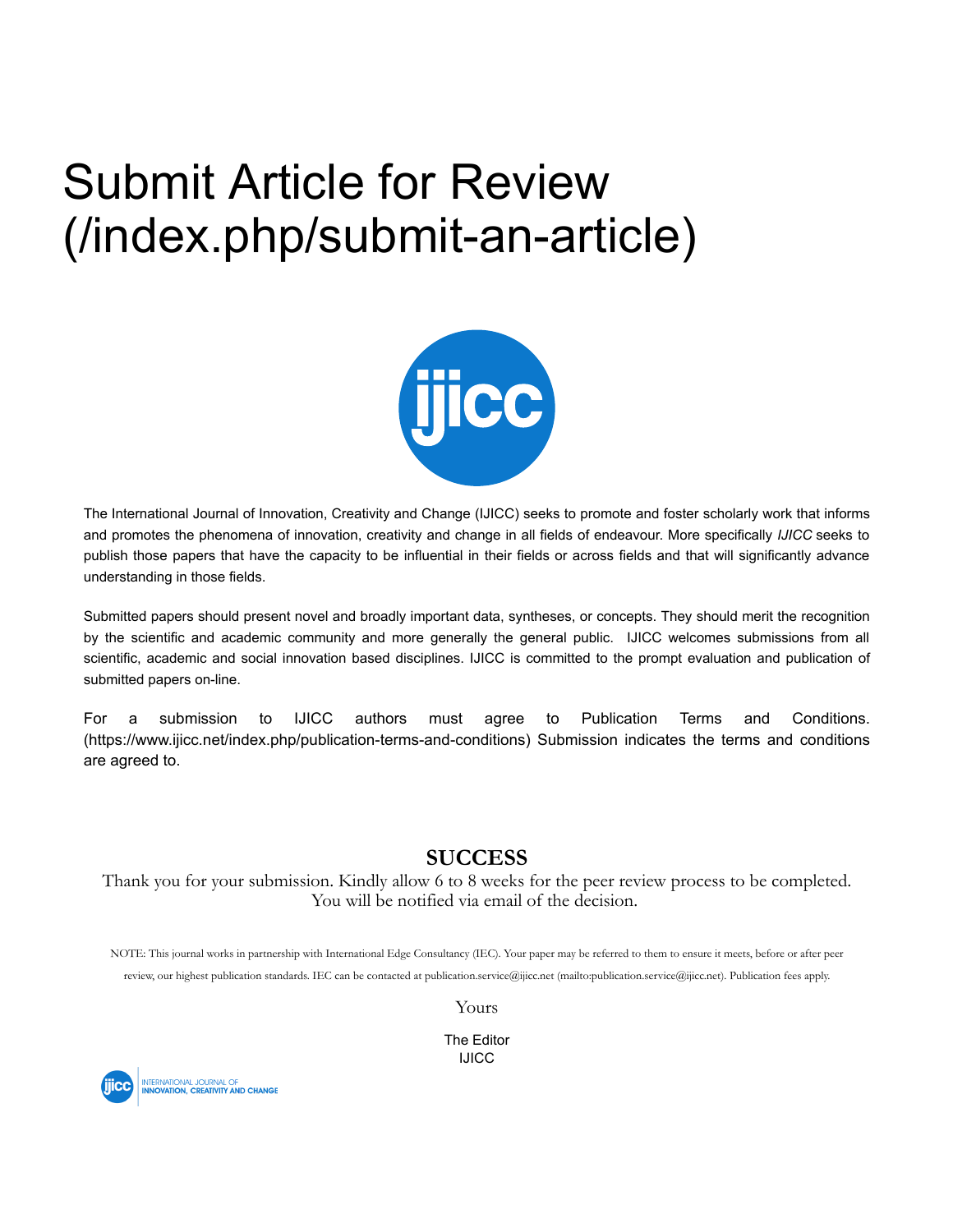$(1.1)$ 

Copyright © 2019 IJICC. All Rights Reserved.

Joomla! [\(https://www.joomla.org\)](https://www.ijicc.net/) is Free Software



# TICC INTERNATIONAL JOURNAL OF INNOVATION, CREATIVITY AND CHANGE

released under the [GNU General Public License. \(https://www.gnu.org/licenses/gpl-2.0.html\)](https://www.gnu.org/licenses/gpl-2.0.html)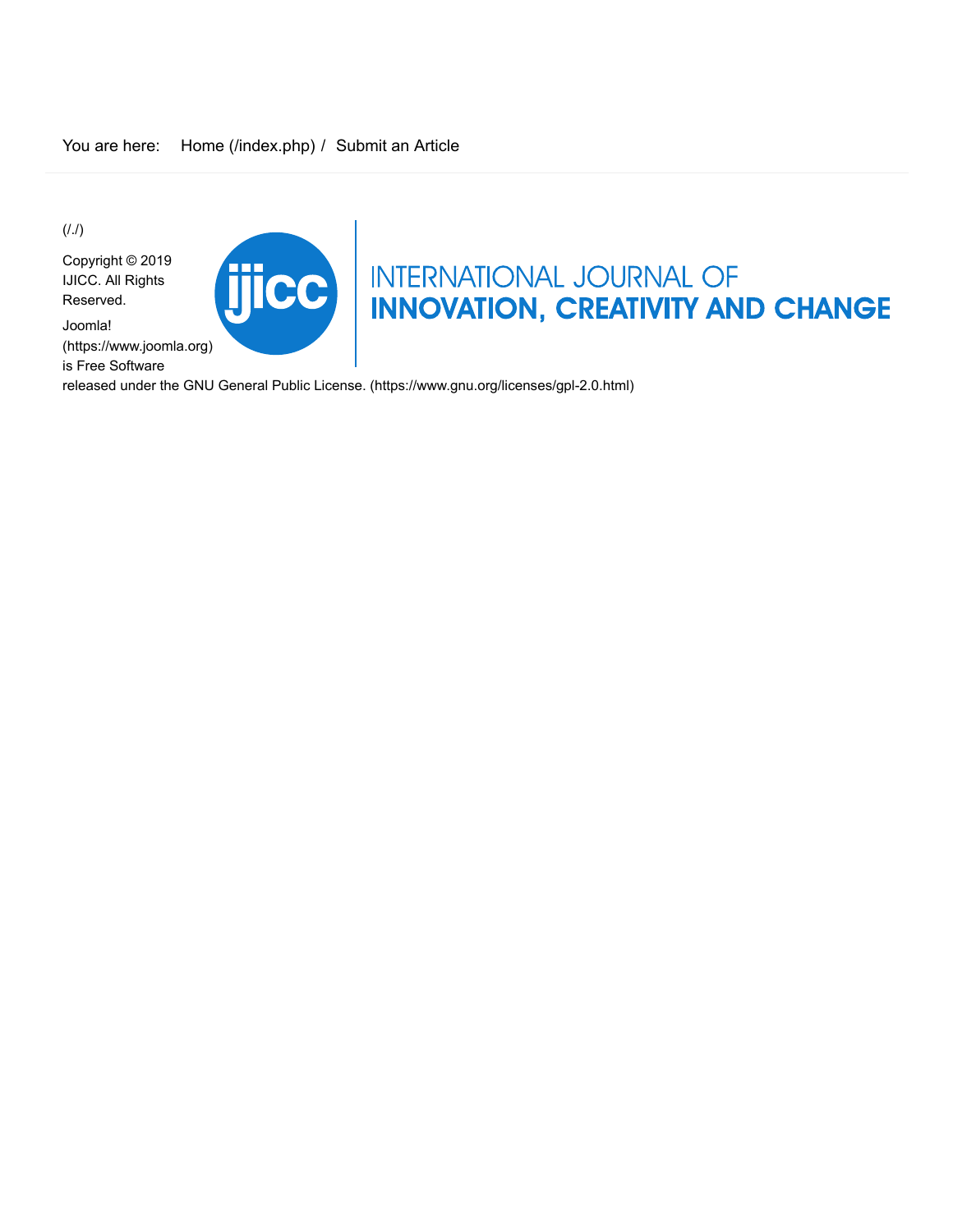

**(tanpa subjek)**

6 pesan

Ahmad Ghazali Izaddien <agizaddien@gmail.com> 21 Feb 2019 02.17 Kepada: editor.ijicc123@gmail.com

Dear Chief Editor

I have submitted the article entitled "International Organization of Securities Commision Role on Transaction in Indonesia Sharia Capital Market" with online submission IJICC Journal.

I wish this article according to the Journal Scope and can be accepted & reviewed in accordance with the applicable provisions in the International Journal of Innovation, Creativity, and Change.

Thank you for your attention, I am looking forward for your response.

Kind Regards

Hamzah

**hamzah dan Ade kirim ke IJICC.docx** 呬 31K

**editor.ijicc123@gmail.com** <editor.ijicc123@gmail.com> 24 Feb 2019 10.45 Kepada: Ahmad Ghazali Izaddien <agizaddien@gmail.com>

Dear Colleague,

Thank you for your submission. However it is not according to our template. Use the sample article and make an identical copy, same style of abstract, style of references, page size, margins etc.

Make a plagiarism report and send it to me along with the revised version in word file.

Please do not hesitate to contact me if you have any further questions.

Thanks

---------------------- Loh Wei-Lyn Editorial Assistant International Journal of Innovation, Creativity and Change ISSN:2201-1315/E-ISSN:2201-1323 Scopus Indexation url: <https://www.scopus.com/sourceid/21100819610> Intellectual Edge Consultancy SDN Bhd B2-1902, TTDI Adina [Jalan Judo 13/45](https://www.google.com/maps/search/Jalan+Judo+13%2F45+Shah+Alam+40100+Selangor+Malaysia?entry=gmail&source=g) [Shah Alam 40100 Selangor](https://www.google.com/maps/search/Jalan+Judo+13%2F45+Shah+Alam+40100+Selangor+Malaysia?entry=gmail&source=g) **[Malaysia](https://www.google.com/maps/search/Jalan+Judo+13%2F45+Shah+Alam+40100+Selangor+Malaysia?entry=gmail&source=g)** E-mail: [editor.ijicc123@gmail.com](mailto:editor.ijicc123@gmail.com)

Ahmad Ghazali Izaddien <agizaddien@gmail.com> 26 Febr 2019 00.38 Kepada: editor.ijicc123@gmail.com <editor.ijicc123@gmail.com>

Thank you for your replied According with you sugest, i send file about plagiarism report and etc. sincerely thank you very much Hamzah

[Kutipan teks disembunyikan]

**Article\_IJICC\_Format\_2019-1.doc** 빤 282K

**editor.ijicc123@gmail.com** <editor.ijicc123@gmail.com> 22 Maret 2019 01.52 Kepada: Ahmad Ghazali Izaddien <agizaddien@gmail.com>